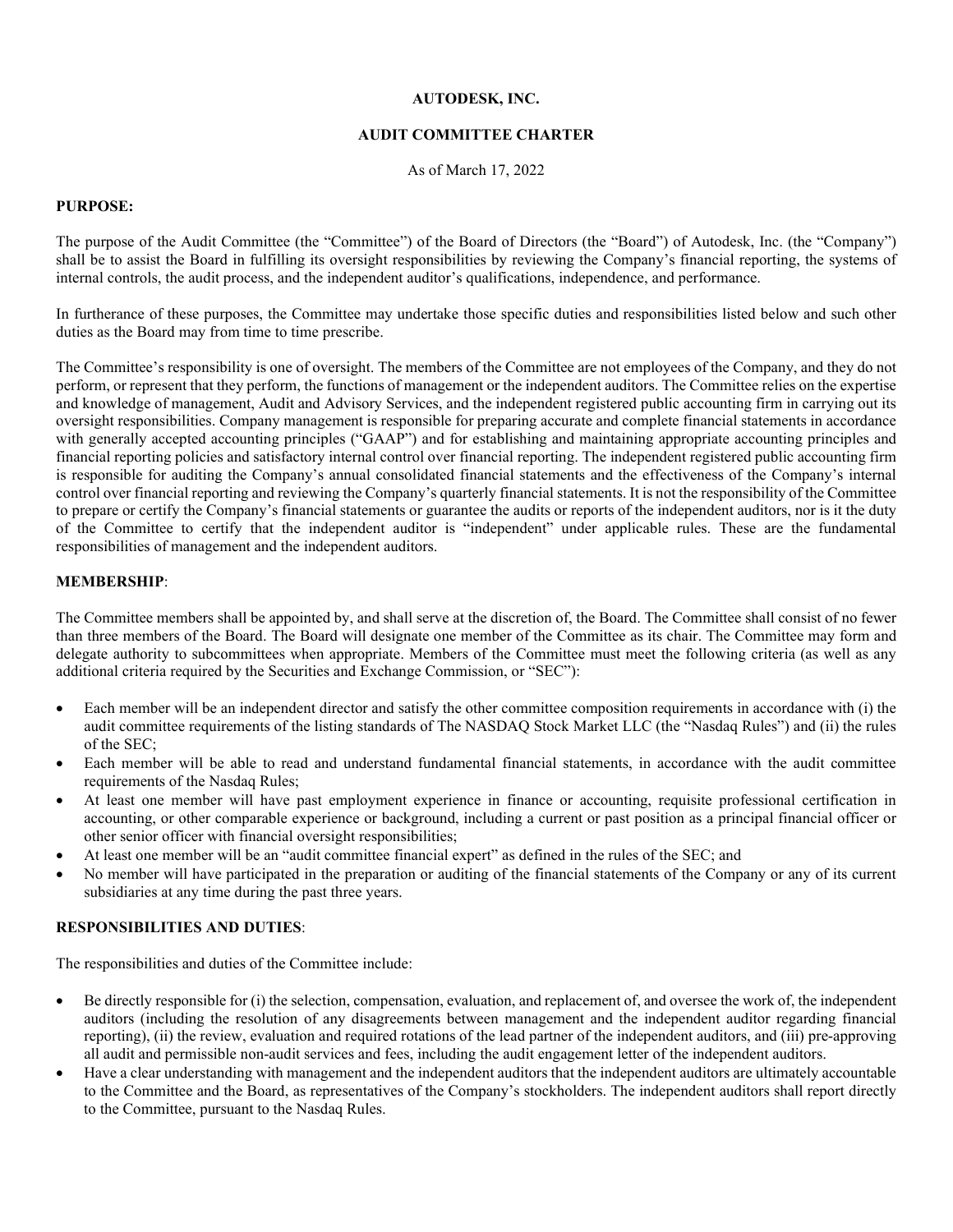- Oversee and evaluate the independence and objectivity of the independent auditors and ensure that the Committee annually receives from the independent auditors the required formal written statement on their independence.
- At least annually, obtain and review a report by the independent auditors that describes (i) the independent auditors' internal quality control procedures and (ii) any material issues raised by the most recent internal quality-control review, or peer review, of the independent auditors or by any inquiry or investigation by governmental or professional authorities, within the preceding five years, regarding any independent audit performed by the independent auditors, and any steps taken to deal with any such issues.
- Prior to the annual independent audit, review with the independent auditors and financial management the scope of the independent audit and the areas of audit emphasis.
- Review with management and the independent auditors the Company's financial statements, including disclosures under Management's Discussion and Analysis of Financial Condition and Results of Operations ("MD&A"), prior to the filing of the Company's Annual Report on Form 10-K. Discuss with the independent auditors their judgment about the quality, not just acceptability, of accounting principles, the reasonableness of significant judgments, and the clarity and completeness of the disclosures in the financial statements. Discuss with the independent auditors critical audit matters ("CAM") and related CAM disclosures.
- Discuss with management and the independent auditors the management letter, if any, and response, if applicable, and any other matters required to be communicated to the Committee by the independent auditors.
- Review the interim financial statements, including the Company's disclosures under MD&A, prior to the filing of the Company's quarterly reports on Form 10-Q as well as the results of the quarterly review and any other matters required to be communicated to the Committee by the independent auditors.
- Review any problems or difficulties the independent auditor encountered in the course of its audit work, including any restrictions on the scope of the auditor's activities or on access to requested information, and management's response and any significant disagreements between management and the independent auditor.
- Review earnings press releases and review and discuss with management policies with respect to earnings press releases (with particular attention to any use of "pro forma" or "adjusted" non-GAAP information), financial information, and earnings guidance provided to the public, analysts, and ratings agencies.
- Together with management, select and subsequently evaluate the head of Audit and Advisory Services.
- Approve the charter of the Audit and Advisory Services department and the quarterly rolling audit plan.
- Review the results of management's and Audit and Advisory Services' activities, including reviewing, with counsel, legal matters that could have a material impact on the Company's financial statements.
- Oversee actions taken to address matters noted in Audit and Advisory Services reports and in management letters issued by the independent auditors.
- Discuss and review the Company's critical accounting policies and key internal accounting controls and procedures.
- Provide a forum for Audit and Advisory Services and the independent auditors to meet in closed session with the Committee.
- Oversee compliance by the Company with regard to establishing and maintaining an adequate system of internal controls over financial reporting and disclosure controls and procedures.
- Establish and oversee compliance by the Company with the procedures for handling complaints regarding accounting, internal accounting controls, or auditing matters, including procedures for confidential, anonymous submission of concerns by employees regarding accounting and auditing matters.
- Oversee compliance with the Company's Related Party and Non-routine Transactions Policy, including reviewing and approving related party transactions in compliance with the Nasdaq Rules.
- Submit for inclusion in the Company's annual Proxy Statement the audit committee disclosures required by the SEC and Nasdaq Rules, including the Audit Committee Report and the confirmation of the existence of a written charter, and confirm to the Board the independence and financial literacy of Committee members.
- Review and investigate other matters within the scope of the Committee's duties, as deemed necessary.
- Oversee the management of risks associated with the Company's financial reporting, accounting and auditing matters.
- Periodically review updates from management regarding the Company's cybersecurity risk relating to financial, accounting, and internal controls matters.
- Review and approve the Company's global treasury investment policy, and oversee management's administration of the Company's banking arrangements and worldwide treasury activities.
- Periodically review management's administration of tax planning and compliance activities.
- Review the Company's signature and payment authority and approval policies, and recommend to the Board any modifications to the signature and payment authority granted to management.
- Annually review and reassess the adequacy of the Committee's charter, processes, and performance and submit any recommended charter changes to the Board for its consideration.